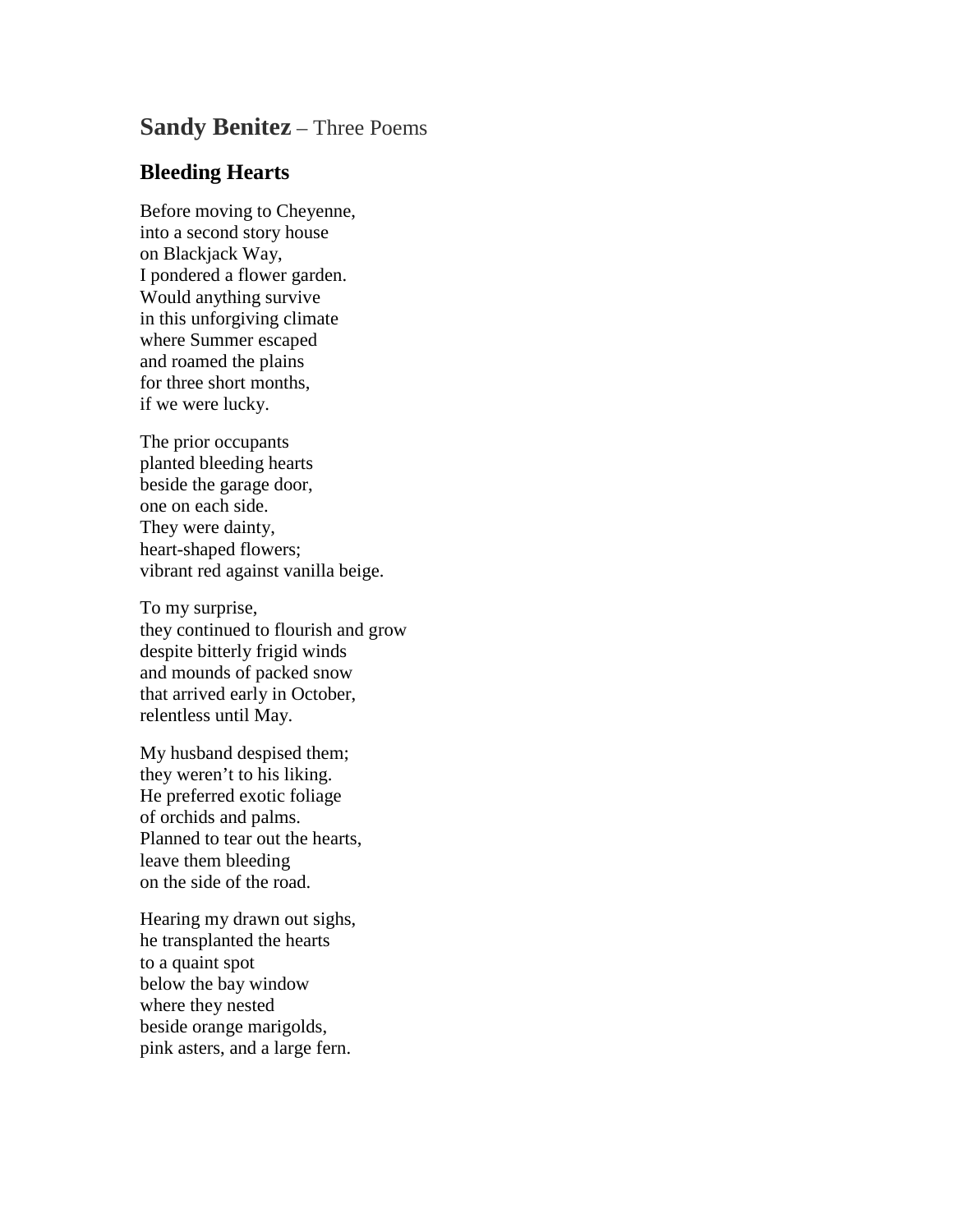This menagerie of fauna and flora would go on to thrive season after season. This land wasn't made for the weak, it never was.

## **House of Dust**

After the windstorm that lasted for days, we gathered our brooms and dustpans, the vacuum cleaner, rags, and cans of lemon-scented furniture spray.

We already knew the wind brought dust, how it covered every nook and cranny. The windows, which were shut tight, were filthy, as were the entranceways

and the front porch with its ceramic planters. Even the unwanted birds nest wobbling atop the lantern by the front door was covered in dust and debris.

There were no birds to be seen, at least they were smart enough to keep away. Still, this house had always kept us warm and safe. The walls never trembled in fear,

though they too were coated in dust; the type that clings to you, spreads its ire with every movement and breath. Yes, the walls definitely needed to be scrubbed.

## **The Entomologist and Butterfly Specialist (Found Poem)**

leads a tranquil butterfly walk the first Saturday of every month to help intellectuals, students, misfits, and daydreamers to identify butterflies, dragonflies, damselflies, and moths.